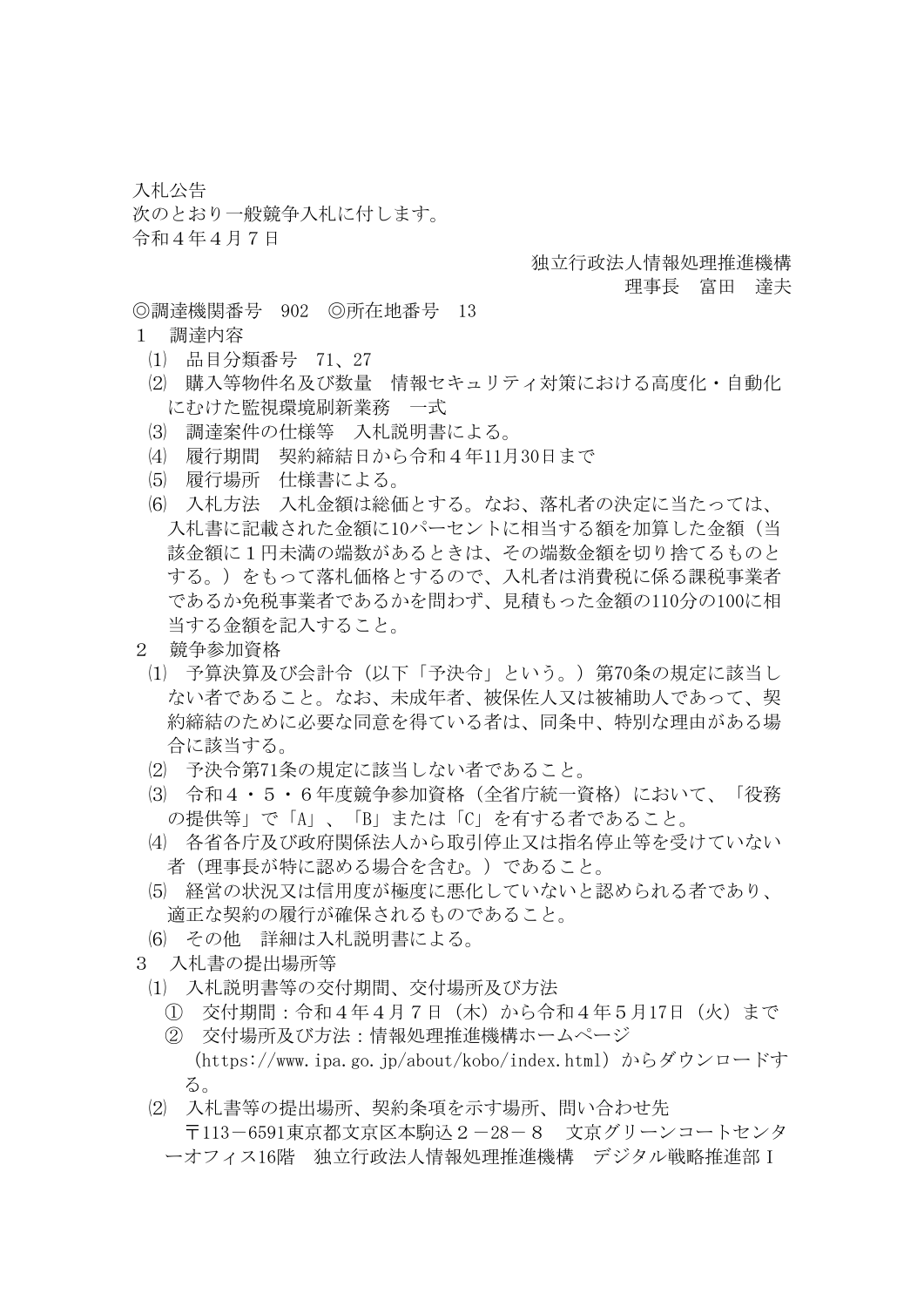T導入運用グループ 福本剛、田中薫 電話03-5978-7519 電子メール sysg-kobo@ipa.go.jp

- (3) 入札書等の受領期限 令和4年5月17日(火) 15時00分
- ⑸ 開札の日時及び場所
	- ① 日時 令和4年5月23日(月) 11時00分
	- ② 場所 情報処理推進機構 13階 会議室C
- 4 その他
	- ⑴ 契約手続きにおいて使用する言語及び通貨 日本語及び日本国通貨に限 る。
	- ⑵ 入札保証金及び契約保証金 全額免除
	- ⑶ 入札の無効 競争入札に参加する者に必要な資格のない者による入札及 び競争入札に参加する者に求められる義務に違反した入札は無効とする。
	- ⑷ 契約書作成の要否 要
	- ⑸ 落札者の決定方法 情報処理推進機構会計規程第29条の規定に基づいて 作成された予定価格の制限の範囲内で、最低価格をもって有効な入札を行 った者を落札者とする。
	- ⑹ 手続きにおける交渉の有無 無
	- ⑺ その他 詳細は入札説明書による。
- 5 Summary
	- ⑴ Official in charge of disbursement of the procuring entity : TOMITA Tatsuo, Chairman, Information-technology Promotion Agency, Japan
	- $(2)$  Classification of the products to be procured : 71, 27
	- ⑶ Nature and quantity of the services to be required : Security Information and Event Management (SIEM) replace, 1 set.
	- ⑷ Fulfillment period : From the date when contract is concluded through 30, November 2022
	- ⑸ Fulfillment place : As in the tender manual
	- ⑹ Qualifications for participation in the tendering procedures : Suppliers eligible for participating in the proposed tender are those who shall :
		- ① Not come under Article 70 of the Cabinet Order concerning the Budget, Auditing and Accounting. Furthermore, minors, Person under Conservatorship or Person under Assistance that obtained the consent necessary for concluding a contract may be applicable under cases of special reasons within the said clause.
		- ② Not come under Article 71 of the Cabinet Order concerning the Budget, Auditing and Accounting.
		- ③ Have Grade A, B or C in "Service", in terms of the qualification of offer of services related to Cabinet Office (Single qualification for every ministry and agency) in the fiscal years 2022, 2023 and 2024.